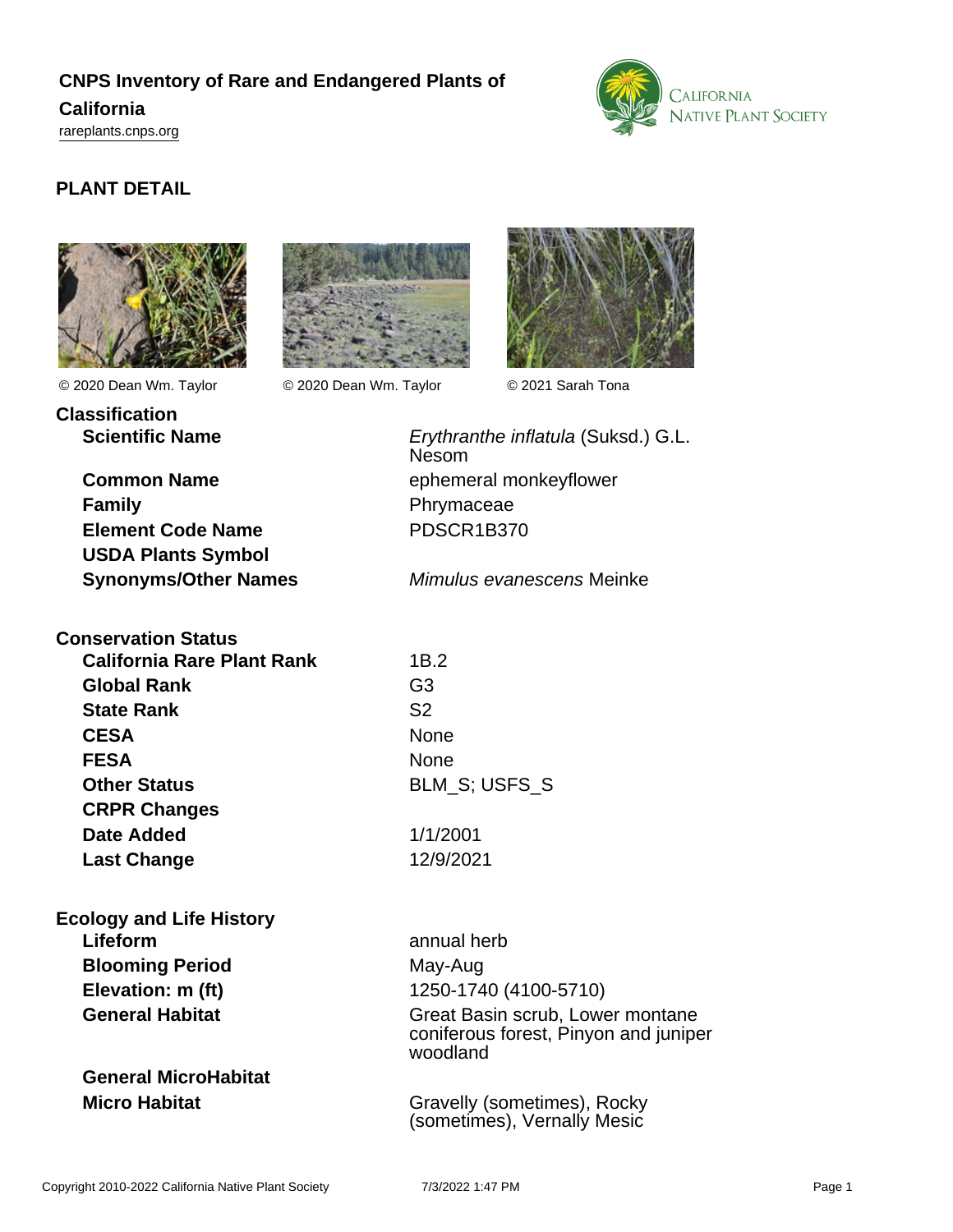## **Element Occurrence Data from California Natural Diversity Database Total Element Occurrences** 26 **Element Occurrence Ranks** Excellent (A) 2 Good (B) 9 Fair (C) 3 Poor (D) 5 None  $(X)$  1 Unknown (U) 6 **Occurrence Status** Historical, > 20 years 9 Recent, < 20 years 17 **Presence** Presumed Extant 25 Possibly Extirpated 1 Presumed Extirpated 0

#### **Location**

**CA Endemic** No. No.

### **Counties**

Lassen (LAS), Modoc (MOD), Shasta (SHA), Siskiyou (SIS)\*

### **States**

California (CA), Idaho (ID), Nevada (NV)?, Oregon (OR)

### **Quads**

Bray (4112168), Burney Falls (4112116), Champs Flat (4012068), Corders Reservoir (4012172), Crank Mountain (4112142), Davis Creek (4112063), Donica Mtn. (4112132), Lane Reservoir (4112017), Lauer Reservoir (4112064), Letterbox Hill (4112018), Likely (4112025), Lookout (4112122), McDonald Peak (4012084), McGinty Reservoir (4112075), Perez (4112163), Poison Lake (4012162), Snowstorm Mtn. (4012063), South Mtn. (4112076), Spalding Tract (4012067), Spaulding Butte (4112152), Straylor Lake (4012171), Sugar Hill (4112073), Swains Hole (4012163)

#### **Notes**

Definitions of codes preceding a county and/or quad:

\* Presumed extirpated

(\*) Possibly extirpated

Species may be present in other areas where conditions are favorable. These data should NOT be substituted for pre-project review or for on-site surveys.

### **General Notes**

Possibly threatened by trampling and hydrological alterations. On review list in ID, and candidate for state listing in OR. Similar to E. breviflora; possibly a hybrid between E. breviflora and E. latidens. See Great Basin Naturalist 55(3):250 (1995) for original description, Phytoneuron 2012-39:1-60 (2012) for revised nomenclature, and Phytoneuron 2012-41:1-36 (2012) for taxonomic treatment.